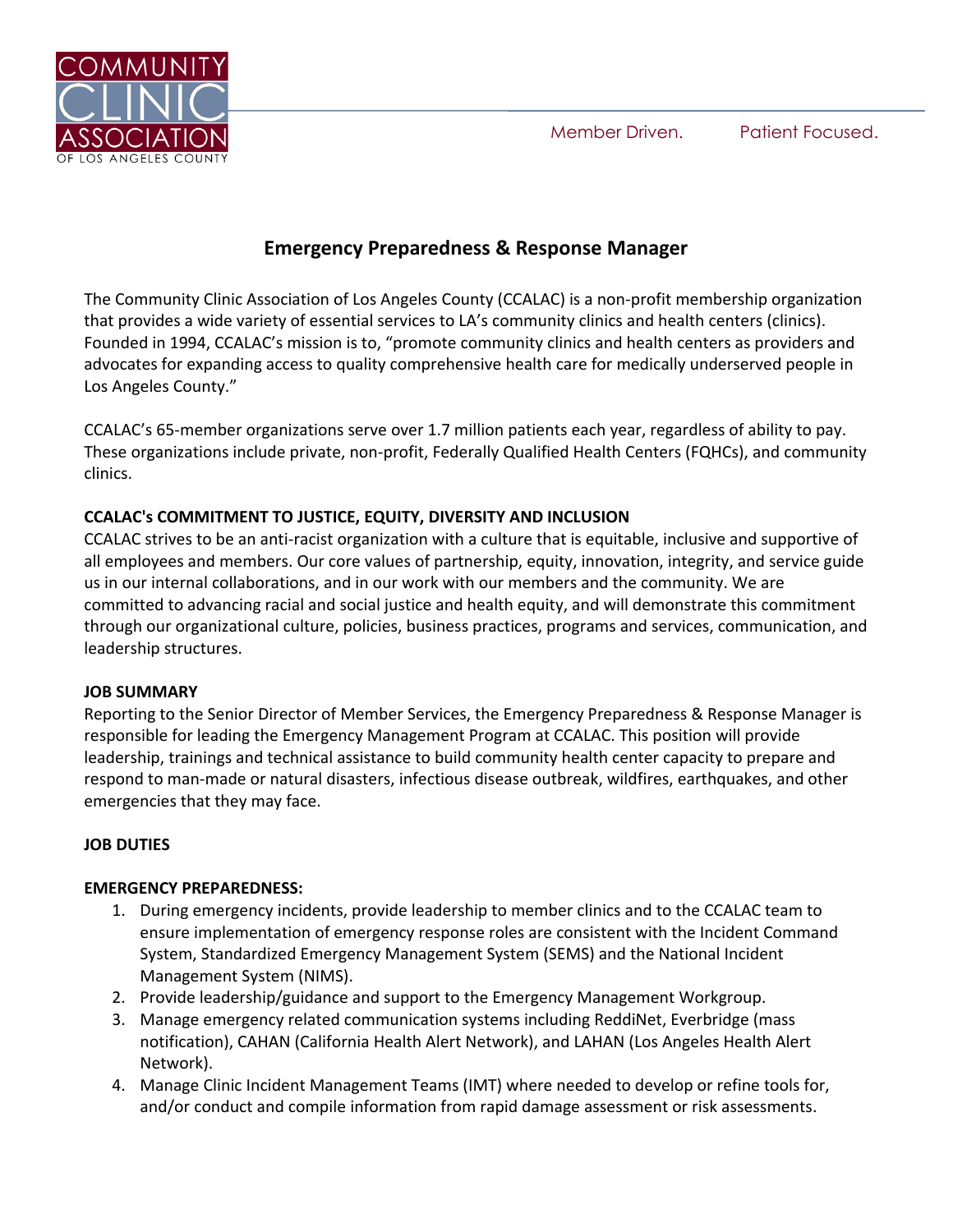- 5. Design and deliver emergency plans, processes and procedures for emergency response and recovery functions and ensures their alignment with CCALAC and member clinic goals and objectives.
- 6. Coach member clinics to meet compliance, regulatory and auditing requirements around emergency management; and maintain compliance with industry, national, regional and local regulations, standards and guidelines for clinic emergency preparedness.
- 7. In collaboration with CCALAC's Training & Events Manager, provide educational resources and conduct learning/training sessions, as needed.
- 8. Assess community health center needs to inform project design or response procedures. Identify and assess risks related to potential emergencies as part of preparedness activities.
- 9. Work with the Senior Director of Member Services to identify emergency management strategies and direction for the Association.
- 10. Act as a liaison between LA County Emergency Medical Services Division and member health centers. Collaborate with members, partners and CCALAC division directors to identify and address issues impacting members and the safety net at local, state and federal levels.
- 11. Create and strengthen relationships with organizations within LA County active in emergency preparedness, response, and recovery efforts.
- 12. Represent CCALAC at relevant national, state, and county level meetings (e.g. workgroups, consortia meetings, launches, briefings or other coordinating meetings).
- 13. In collaboration with community health centers, facilitate best-practice sharing and lessons learned from emergency incidents, drills and exercises to build organizational and community resilience.
- 14. Work closely with members to ensure data collection and monitoring tools are aligned with and responsive to emergency program requirements pertaining to hazard and risk assessment and exercise design or evaluation.
- 15. Produce periodic situation reports during emergency response, as required and requested. Compile and disseminate any data, reports, briefings, or other information relevant to CCALAC preparedness and response activities in a timely fashion.
- 16. Other duties as assigned.

# **MINIMUM JOB REQUIREMENTS**

- 1. Bachelor's degree preferably in Emergency Management, Emergency Services Administration, or a relevant field from an accredited college or university. Master's degree in relevant field preferred.
- 2. Four (4) years of progressively responsible and directly related work experience related to planning, administration, and operation of emergency planning and management activities.
- 3. Completion of the following Federal Emergency Management Association (FEMA) courses IS 100, 200, 700 and 800. Additionally, successful completion of FEMA courses and techniques used in the development and utilization of the Incident Command System (ICS).
- 4. Knowledge of technical issues related to Emergency Preparedness for national and human caused disasters such as earthquakes, hazardous materials, workplace violence and fires.
- 5. Must have experience with situation analysis, needs assessments and project management.
- 6. Strong skills with Excel, & MS Office Suite required.
- 7. Must be comfortable speaking/presenting to diverse groups.